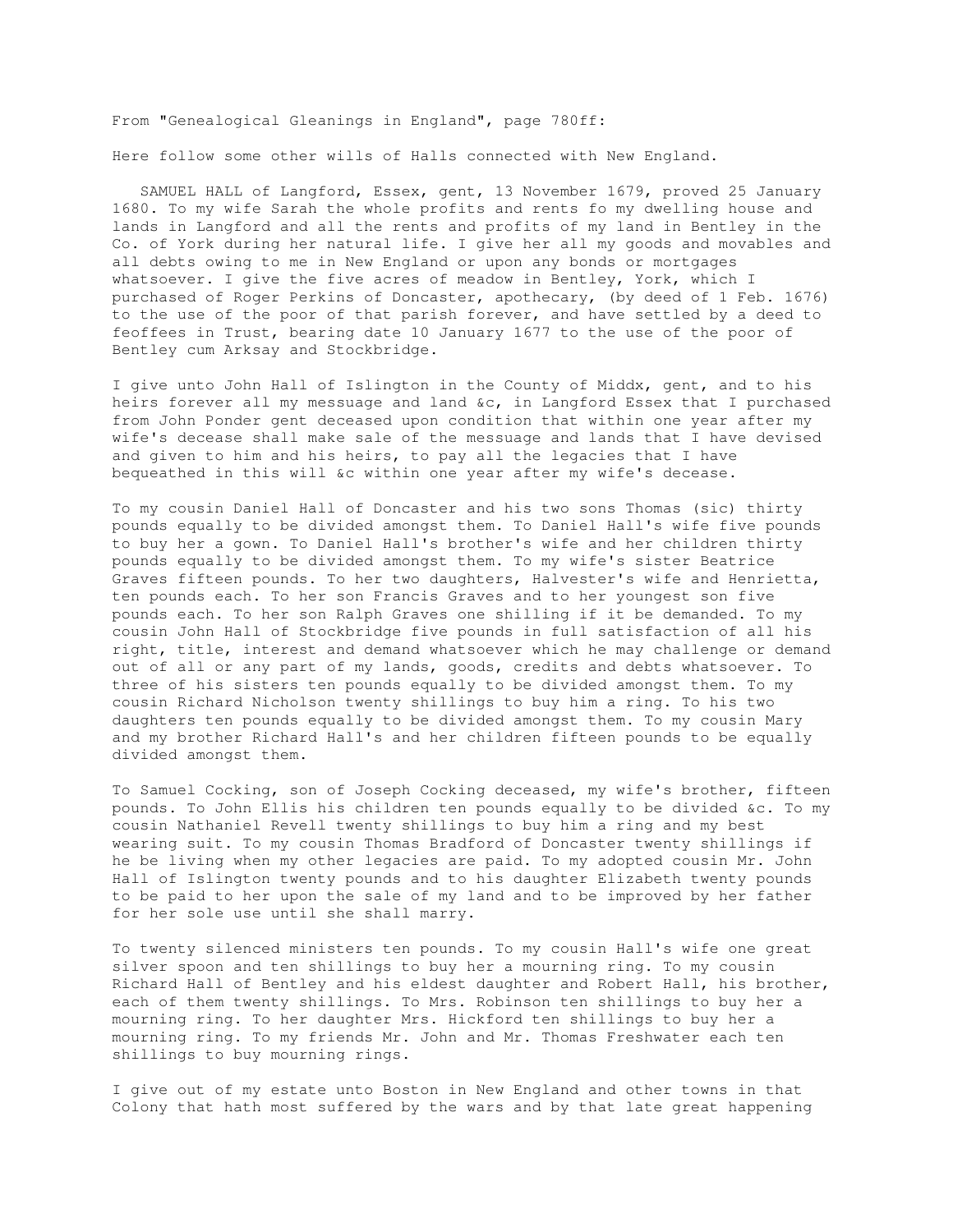in Boston one hundred pounds, fifty pounds to Boston and the other fifty pounds to the poorest that suffered by the wars, to be sent over for those uses at the will and discretion of my executor, as money can be raised out of my estate. To Elizabeth Thompson, Joseph Peachey and John Thompson, each half a crown to buy their gloves. To John Bearblock ten shillings to buy him a ring. To the poor of Great Totham, Little Totham, Heybridge and Wickham Bishop, each parish, twenty shillings, to be given to their most aged poor by their officers. To the poor of Malden twenty shillings. To the poor of Langford four pounds, the said four pounds to be laid out in cloth for them. I make my wife and Mr. John Hall of Islington joint executors.

Commissary of London, Essex, Herts. Book Heydon, L. 375

["1682 Mr. Samuel Hall, some time a resident in Massachusetts, had died at Langford near Malden, Essex County, England. He bequeathed £100 to those, who lost by the great fire in Boston and by Indian wars in this Colony. Mr. John Hall of Islington, near London, was his executor, who sent an order to his mother, Mrs. Rebeccah Symonds of Ipswich, to dispose of the bequest. She gave to individuals who had suffered by Indians, as follows: £8 to Martha Graves; £10 to Moses, of Newichiwanack, son of the Rev. William Worcester; £5 to Frances Graves of Ipswich; £3 to Martha Coy, fled to Boston, widow of John Coy of Brookfield, slain; 33s. to Susannah, widow of Thomas Ayres, also slain." --- (Felt's History of Ipswich, p. 62.)

Rev. Dr. Felt probably compiled this account from papers now in the American Antiquarian Society's Library, the substance of which is given by Mr. Abraham Hammatt in his Early Inhabitants of Ipswich, pp. 130.

Samuel Hall, the testator, came to New England about 1633. In that year he, with John Oldham and another person, set out on an exploring expedition and went as far as the Connecticut River. They returned January 20, 1633-4, having endured much misery. Mr. Savage thinks he may have returned to England and have come back in the Spring of 1635, aged 25, in the Elizabeth and Ann. He was at Ipswich in 1635, and his name with that of John Hall is on the original list of townsmen of Salisbury, 1660. He was a member of the Artillery Company, 1638. The date of his return to England I do not find. (See Savage's Dictionary, vol. 2, p. 337; Rev. David B. Hall's 'Halls of New England', pp. 720-1; Hammatt's 'Early Inhabitants of Ipswich', pp. 129-31; Winthrop's 'New England', vol. 1, p. 123 (146 new ed.); Hutchinson's 'Massachusetts', vol. 1, p.43, first ed., p.46, third ed.; Hubbard's 'New England', pp. 169-70).

The will of John Hall of Islington, the executor of Samuel Hall, and some facts concerning him, will be found in these 'Gleanings', ante pp. 683-4. His pedigree is printed, ante p.687.

The will which follows is that of the testator's widow. ---- Editor.

SARAH HALL of Langford, Essex, widow, 8 November 1680, proved at Chelmsford 25 January 1680. My body I bequeath to the Earth until the General resurrection at the last day to be decently buried by my loving and much respected friend Mr. Henry Robinson, minister of the parish of Langford, at his discretion, in the parish church of Langford in linen. I give up and resign all my right, title &c. in my deed of gift which my late husband Mr. Samuel Hall sealed unto me of the house and land &c. in Langford called Custaynes and Springers (containing twenty two acres more or less) to pay off my husband's legacies. If not enough then it shall be made good out of my own personal estate. I give five and twenty pounds to be expended about my